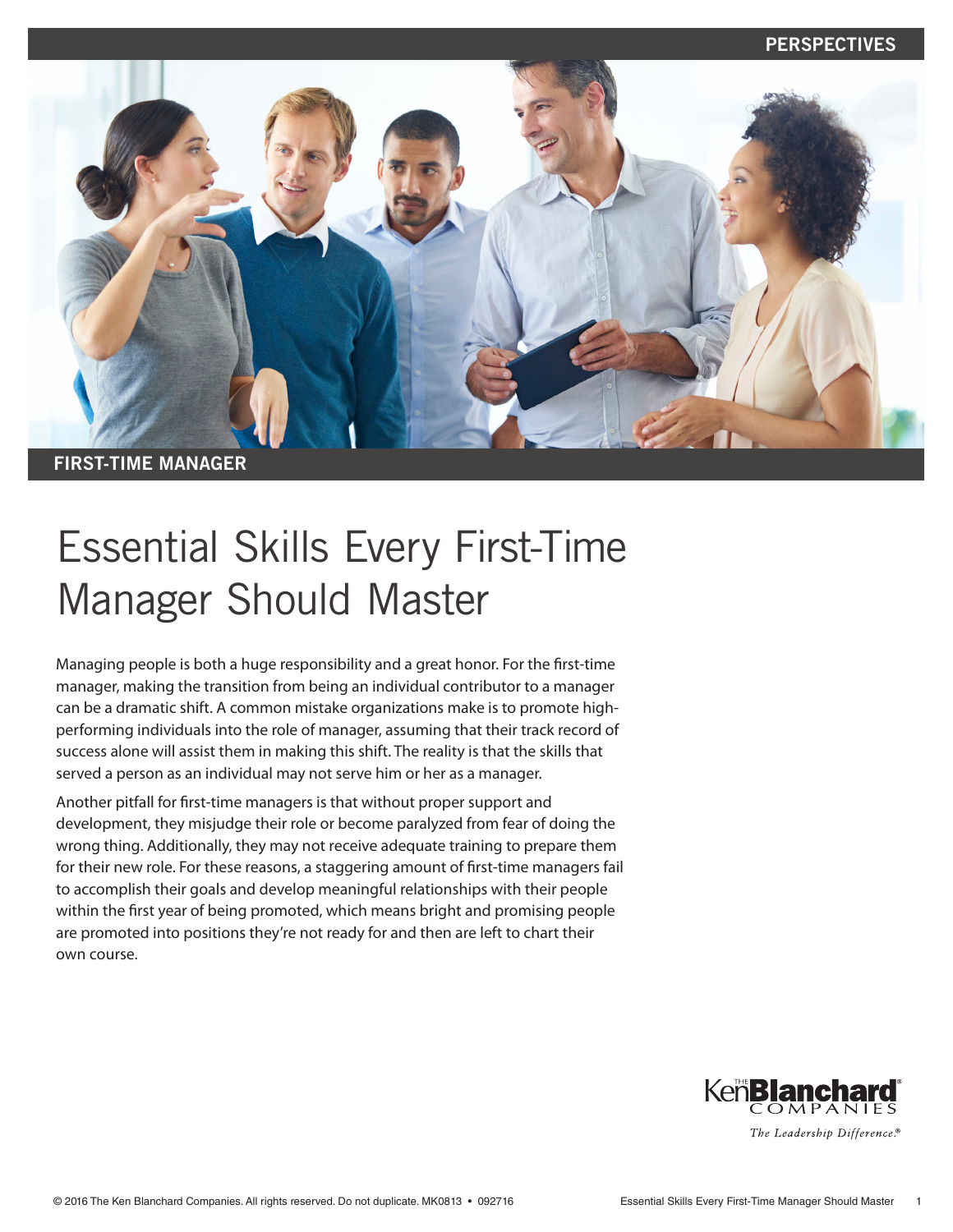Managership is something that's learned and reinforced over time. It is a partnership and requires commitment and patience to cultivate. Leading is something you do *with* people, not *to* them. Being a successful manager requires the leader to involve his or her people in the process of their own development, by partnering to create clear goals and providing positive reinforcement or redirection, as needed, and closure at the end of a project or assignment. But if organizations aren't providing training and support, especially for their first-time managers, the failure rate of these new managers can be colossal.

An initial challenge most first-time managers face is learning to shift their perspective from

- Going it alone to collaborating with others
- Getting *their* work done to getting their work done *through* others
- Being one of the team to being the manager of the team

When people think about their best manager, it was most likely someone who truly listened, was flexible, acknowledged their work and contributions, and made them feel like they made a difference. He or she was probably trustworthy, accessible, and a good role model, and gave helpful and appropriate feedback. This is what all firsttime managers should aspire to. And purposeful, intentional, quality conversations between managers and direct reports are the lifeblood to creating these types of relationships.

First-time managers need to focus on these key areas:

- The Four Essential Skills: Listen to Learn, Inquire for Insight, Tell *Your* Truth, Express Confidence
- The Four Core Conversations: Goal Setting, Praising, Redirecting, Wrapping Up



# The Four Core Conversation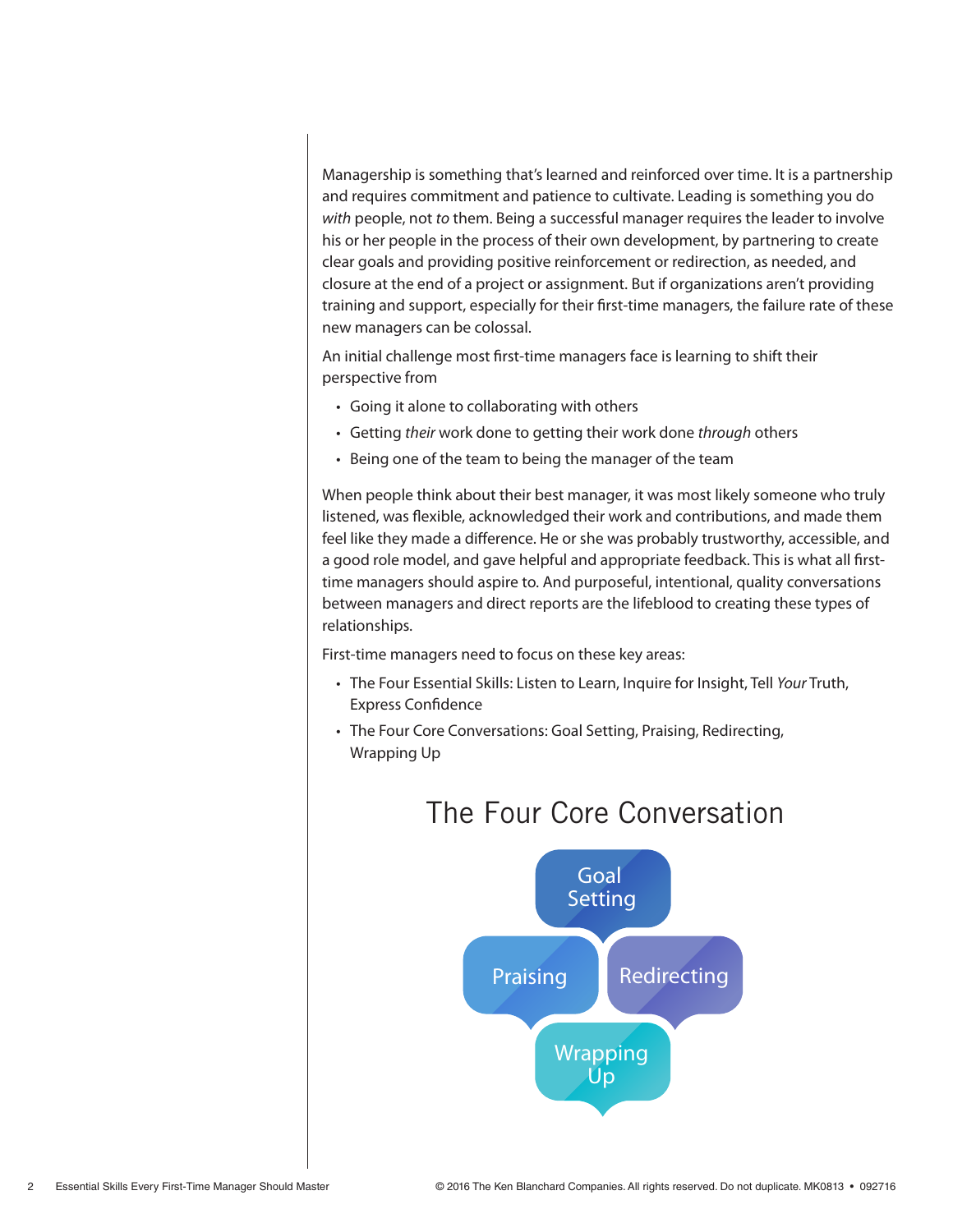# The Four Essential Skills

Managing takes place through conversations. In fact, it happens minute by minute as the conversations unfold. Because of this, some conversations are useful, while others are not. Through our research we've found that there are four essential skills managers use to help them more effectively interact with their people. These skills promote clarity and a positive sense of regard for the individual and are both people and results oriented.

### **LISTEN TO LEARN**

Listening is one of the most important skills any manager can have, regardless of tenure. It makes their direct reports feel valued and heard, and it builds trust. Listening at a deep and purposeful level requires a shift in attitude. This isn't listening just to check a box. Effective managers listen to learn something they might not have known before. They listen for opportunities to have their minds changed. They listen in service to the person and the conversation.

In a listening situation, managers need to be aware of their aims and intentions. Are they listening because they want to offer advice or share their perspective about a similar personal situation? Or are they listening with the intent of understanding and being open to influence by the other party? In any interaction with a direct report, it's crucial that managers do the latter. Any other behavior isn't active listening and will only frustrate employees.

It is important that managers set aside distractions and focus on understanding what direct reports are saying. It is critical to be present, turn off the phone, and turn away from the computer. Effective managers focus on what the other person is saying and respond so that their direct reports feel heard, valued, and better able to resolve challenges.

When listening to others, ninety percent of a manager's questions should be prefaced with "What" rather than "Why." "What" questions draw the person out and encourage sharing, while "Why" questions can discourage dialogue and put the person on the offensive by making them feel criticized or challenged.

#### **INQUIRE FOR INSIGHT**

Great managers draw their people out. They ask questions that allow their people to share insights and ideas that can benefit projects, tasks, and the team in general. And it helps the manager to understand the underlying motivations in regard to what drives behavior. When inquiring for insight, it's important to focus on the future rather than the past and to avoid placing blame. It's also important for managers to

- Ask open-ended questions
- Focus on moving forward, not on the past
- Emphasize "what" and "how" rather than "why"
- Encourage the direct report to recap after the conversation ends in order to check for understanding
- Be open-minded

Listen more than you talk. Listen more than is comfortable. Listen more than you already do.

> *—Scott Blanchard and Madeleine Blanchard*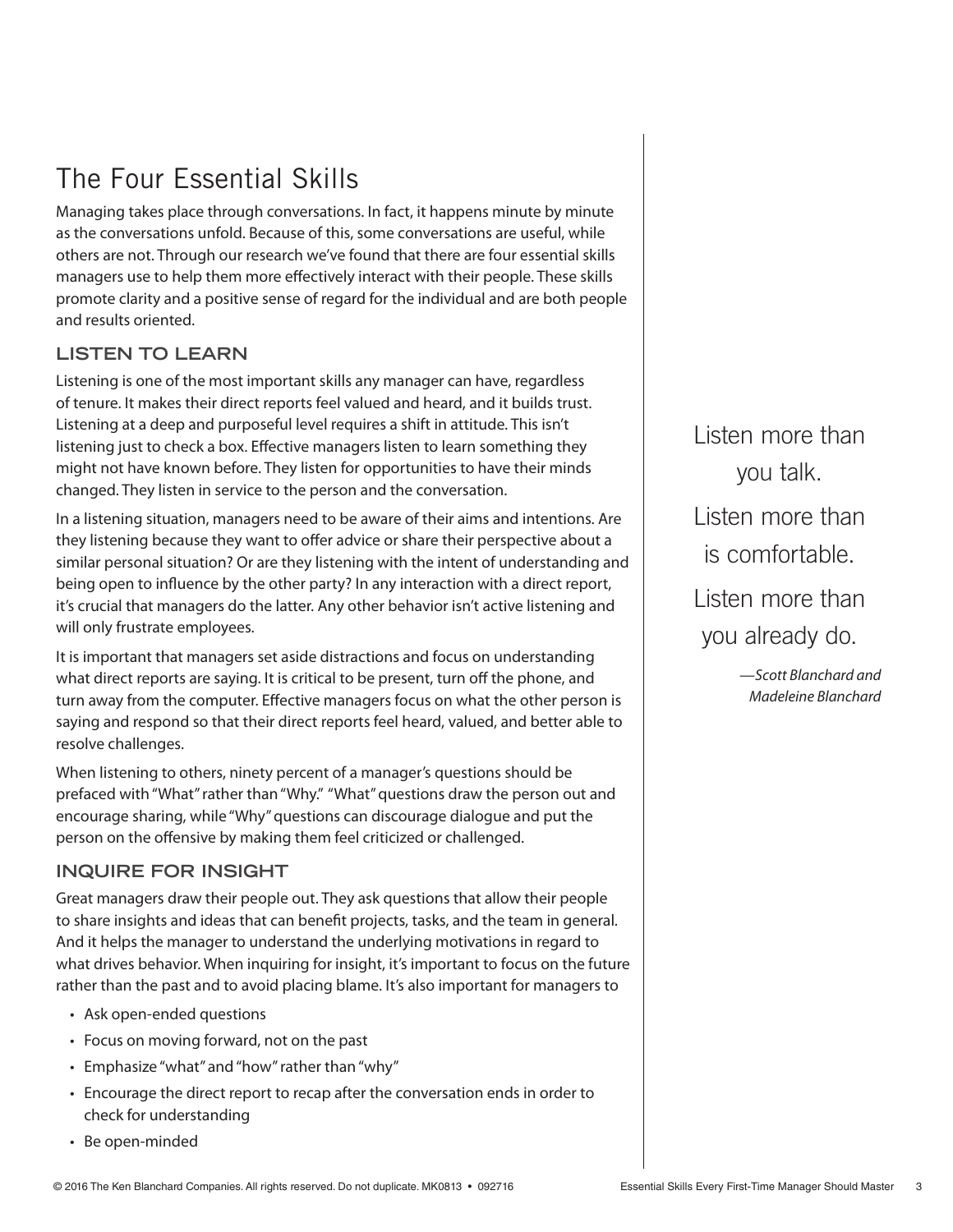It is key for managers to ensure not only that they *hear* what their direct reports are saying but also that they *understand* what they are saying. This method of questioning helps open up and generate more dialogue. Asking open-ended questions gives people an opportunity to think, reflect, and clarify things that are important to them. "Why" questions should be avoided, as they tend to sound judgmental and can close down a conversation.

## **TELL YOUR TRUTH**

Being honest can be a challenge for anyone, especially first-time managers who are reluctant to be truthful for fear of hurting or offending others. But done properly, sharing your truth with others can be empowering to both parties.

Because the goal is to create purposeful action through clarity, telling your truth is an opportunity to shift gears and give feedback when needed to accomplish the goal. Being truthful builds trust and authenticity, and allows managers to share information that is needed to help move the person forward. And when the first two steps, listening to learn and inquiring for insight, are done well, it builds confidence and creates a safe environment in which both the manager and the direct report can share their feelings honestly and respectfully. When telling their truths, managers need to

- Be brave, honest, and respectful
- Be open to other perspectives
- Avoid blame or judgment while they focus on forward movement

### **EXPRESS CONFIDENCE**

People want to perform for a manager they know has confidence in them. Managers who acknowledge the person and maintain a respectful, positive regard for his or her contribution are building the confidence of the people they manage. It's important to separate the subject matter from the person. Expressing confidence allows a manager to preserve a good relationship regardless of the type of conversation being held.

Expressing confidence in the person builds self-assurance and enthusiasm. It's important that managers

- Build self-assurance and enthusiasm in others
- Highlight relevant qualities or skills
- Cite previous successes
- Offer support as needed

People want to perform for a manager they know has confidence in them.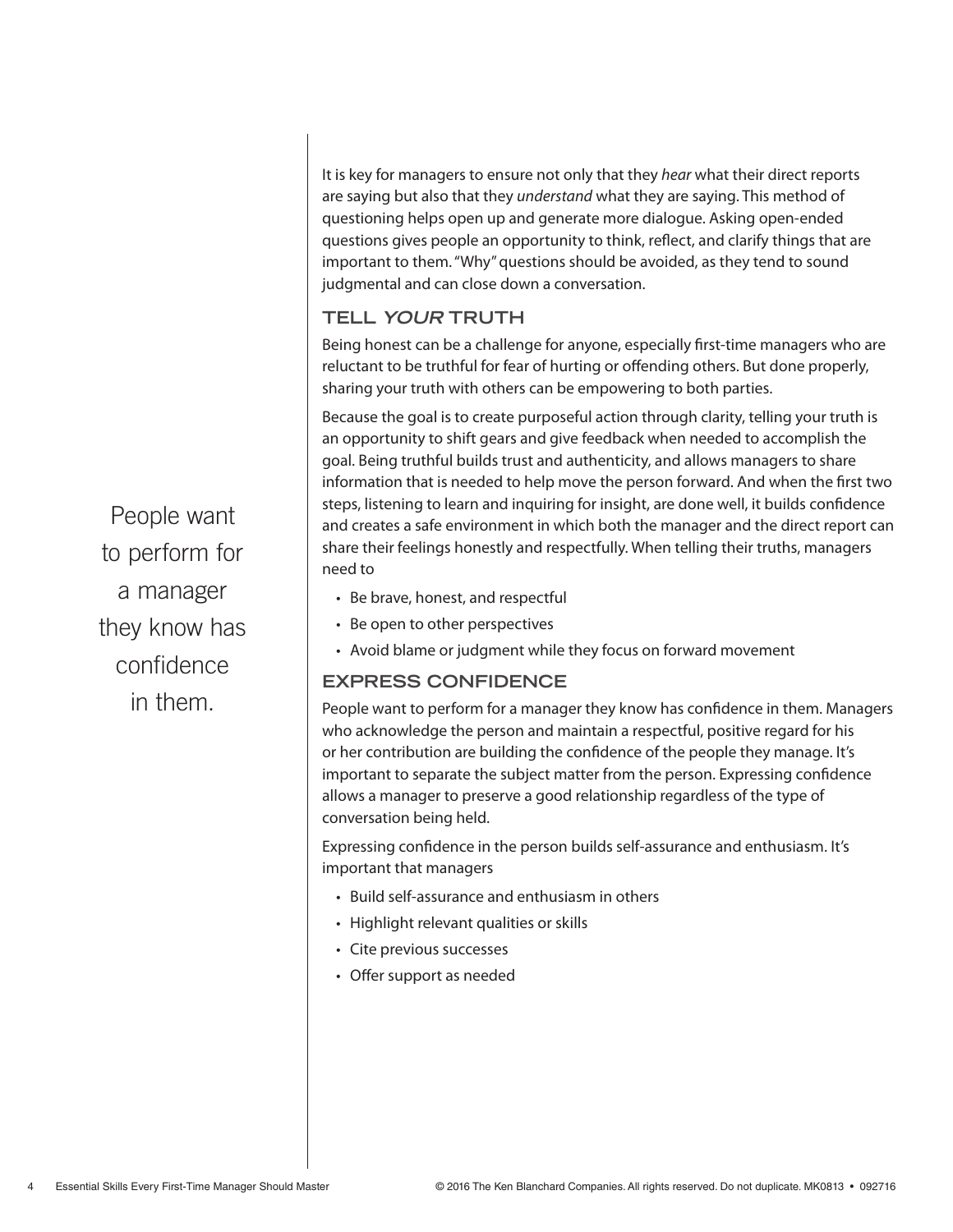# The Four Conversations

Managership is about the quality and frequency of Four Core Conversations. In any conversation it's important to plan the agenda beforehand. It's important that managers think about what they want to say and how they want to say it. They should be clear about intentions and mindful of their tone of voice and body language. For important conversations, managers should formulate responses to questions direct reports are likely to have.

### **GOAL SETTING CONVERSATIONS**

All good performance starts with clear goals. They set people up for success, growth, and development. The goal should be written in a way that illustrates what a good job looks like, documents the milestones to mark progress, and stretches the individual beyond their current performance. Clearly written goals give people a chance to succeed, while vague goals can lead to trouble.

New managers need to know how to facilitate goal setting so both parties come away from the conversation with goals they agree on. Goal setting works best when the manager and the direct report plan the goals together. It's also important to ensure that the goals are clear and compelling.

**Clear—**The best goals are discussed at the beginning of a project and are clear to both the manager and the direct report. It's imperative that the steps toward goal achievement are spelled out and that there is clarity about when the goal needs to be accomplished and how progress and results will be tracked and measured. Finally, it's important that the goals be written down and reviewed often throughout the year.

**Compelling—**It's important to have a discussion regarding the goal to improve buy-in. Managers must find ways to make the goal meaningful by clarifying its relevance to both departmental and organizational initiatives. They need to ask direct reports whether working on the goal will add to or drain their energy and whether it is realistically within their control to achieve it. Finally, first-time managers should ask direct reports whether they have any concerns about accepting the goal while making it clear that, as a manager, their role is to help them succeed.

During a goal-setting conversation, it's important for managers to

- Link the goal to the person's strengths, interests, and capabilities
- Introduce the goal
- Get feedback to refine the goal
- Identify steps to make progress on the goal
- Be willing to be honest and brave enough to say what needs to be said
- Document the goal before leaving the meeting
- Clarify next steps and plan check-ins
- Express confidence in the person's ability to achieve the goal

The best goals are discussed at the beginning of a project and are clear to both the manager and the direct report.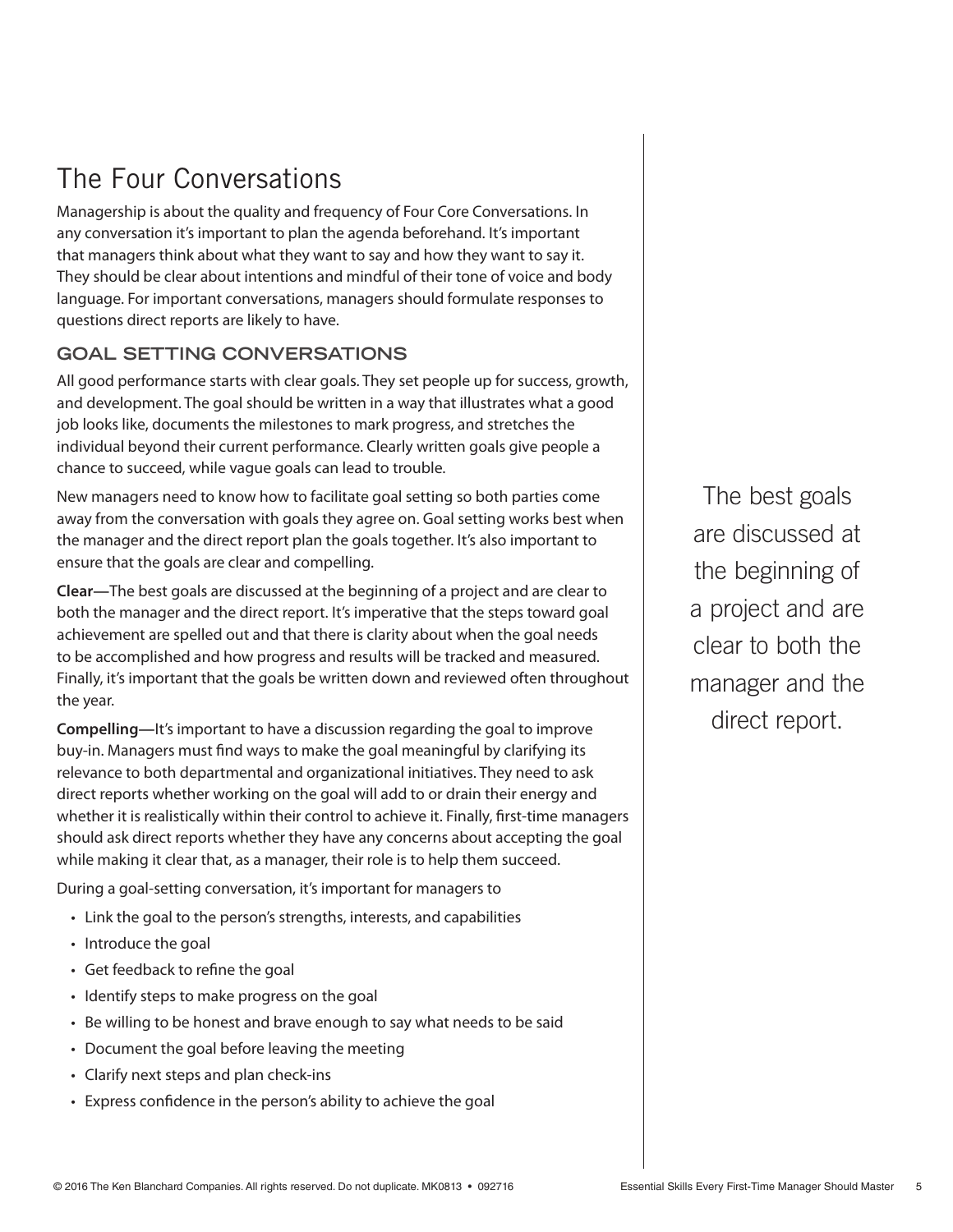### **PRAISING CONVERSATIONS**

Praising Conversations reinforce good behaviors and support stronger relationships beyond the goal. Praising is servant leadership in action. If people are asked whether they receive too much praise, the answer is likely to be no. Praising is a powerful catalyst for reinforcing the behaviors managers want to see over and over from their direct reports. And they illustrate the behaviors that lead to success in achieving the goals.

When praising an individual, it's important that it be done as soon as possible. Managers should be specific and praise behaviors, letting people know what they did right and how good the manager feels as a result. It's important that the managers be specific about how the behavior helped them and the department. They should deliver the praising and then pause, allowing the feedback to sink in so the person has time to feel good about what was said. Then he or she can be encouraged to do more of the same. It's important because, ultimately, by modeling the praising conversation for direct reports, the manager is teaching them to recognize their own successes and to begin praising themselves.

When having a praising conversation, it's important for managers to consider these points:

- Communicate the praising
- Discuss how the behavior is helping to achieve the goal
- Encourage the person to reflect on the accomplishment
- Express confidence and encourage continued good work

An example is an individual who has just produced a report for his manager to use in an important meeting. His manager might say, "Joe, I just wanted to tell you how much I appreciated your work on the product life-cycle report. Not only did you deliver an accurate report 24 hours before I needed it, but it was clear you'd spent a good deal of time on the formatting so it would be easily understood." After pausing for a moment, the manager might continue, "It was so helpful to me and the entire team and allowed us to make some critical decisions on how to proceed with the new product rollout. I felt great being able to share such timely information. Keep it up; I'm glad I can count on you."

#### **REDIRECTING CONVERSATIONS**

There are times when even a great performer will slip up. This is when managers must have a critical Redirecting Conversation. If people make mistakes when they know better, it becomes a won't-do problem rather than a can't-do problem. This is when it's time to redirect.

Redirecting guides people toward their goals by helping them recognize when specific behaviors are out of alignment with the goal, why their actions matter, and that their manager wants them to succeed. With redirecting conversations, it's important to be immediate and incremental, honest and kind, and goal focused, without blame or judgment.

If people make mistakes when they know better, it becomes a won't-do problem rather than a can't-do problem.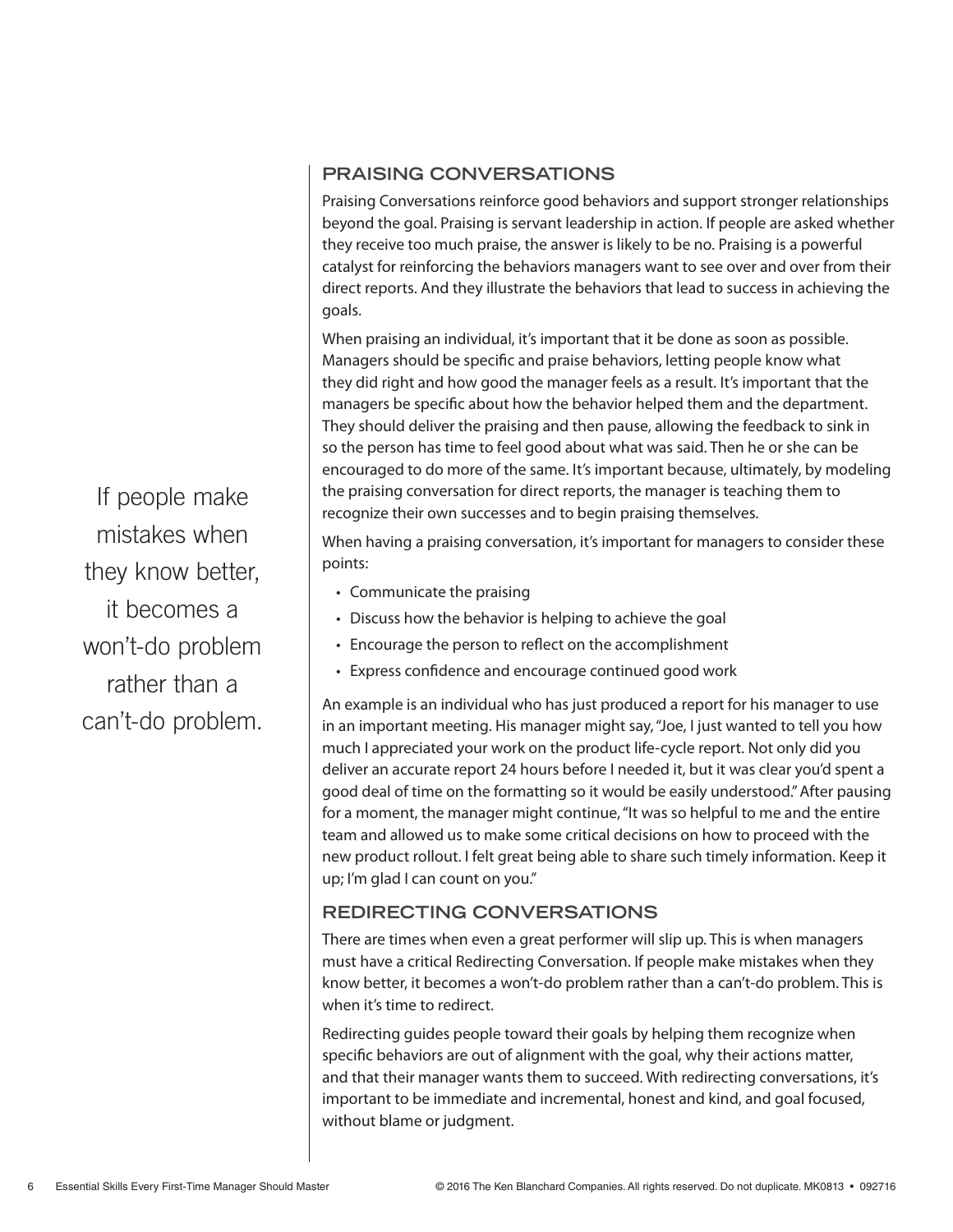Redirecting is about re-clarifying an agreed-upon goal and confirming where and how behavior and performance fell short. A manager should describe the mistake and voice his or her issues with it, pausing afterward to let the individual feel his or her own concern. Next, the manager should reinforce that the direct report is better than the mistake and that the manager values him or her. Then it should be let go.

During a redirecting conversation, it's important that managers adhere to the following guidelines:

- Re-clarify the goal
- Share an observation about a behavior or result the manager wants to change
- Ask for the person's perspective or confirmation, being sure to listen to learn!
- Encourage reflection on impact and solutions
- Communicate honestly what needs to be different and gain agreement—the manager must be willing to tell his or her truth
- Ask for a review of next steps and actions
- Pay attention to and ask about verbal and nonverbal responses
- Express confidence in the person

An example of a redirecting discussion is, "Joe, I noticed you missed the deadline on the product life-cycle report. This is concerning to me because we were counting on that report for our meeting. When we reviewed the project last week, you assured me that the deadline was no problem. I know that you are better than this. I really value you and your contributions, so in the future if you feel you are not going to be able to keep your agreements, let's have a conversation before the deadline is missed."

#### **WRAPPING UP CONVERSATIONS**

Wrapping Up Conversations should occur at the end of projects or goals to celebrate results, acknowledge learning, keep people energized, inspire engagement , and promote development by honoring the work that's been done.

Wrapping-up conversations recognize what's been learned and address anything that's lingering. These conversations also promote reflection. In a wrapping-up conversation, begin by endorsing the person and celebrating the achievement. If something could have been handled differently, be willing to tell your truth. Listen for wisdom gained and inquire about personal development. Remember to finish by endorsing a job well done.

Guidelines for Wrapping Up Conversations include

- Asking how the person feels about the goal or project
- Discussing the results and impact collaboratively
- Asking about key learnings or areas for improvement

Wrapping-up conversations recognize what's been learned and address anything that's lingering.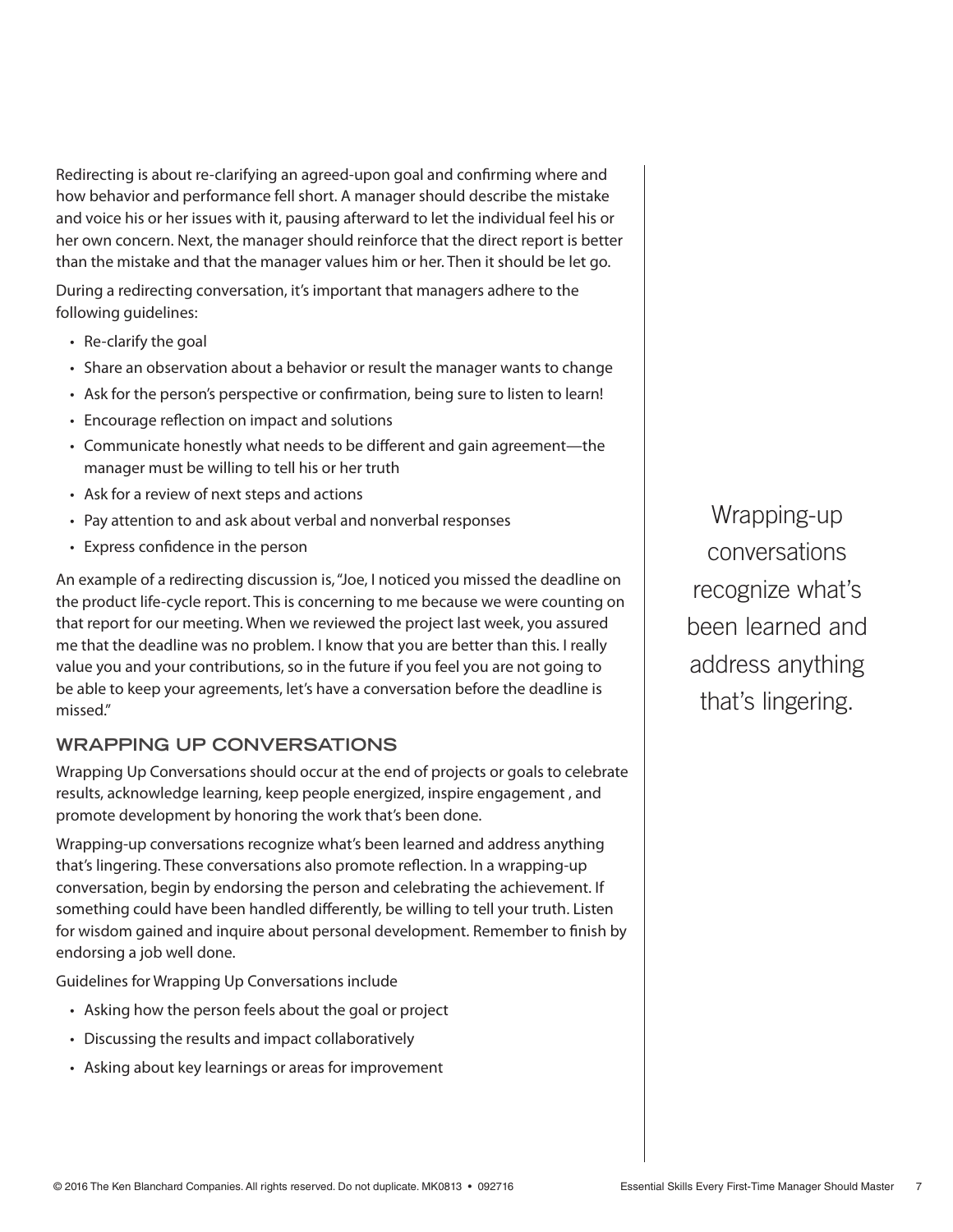For example, a manager might ask what the direct report thinks went well and what he or she learned from doing this project. The conversation might include what the direct report or manager could do differently next time. Finally the conversation might focus on the benefit the team derived or team learnings that occurred as a result of the project. And, if an apology is needed that has not been expressed, be sure to include it in the wrapping-up conversation.

# Additional Considerations for First-time Managers

### **BUILDING SELF-AWARENESS**

First-time managers may not spend much time on introspection and selfexamination, but the best managers understand themselves well from having learned to leverage their strengths and mitigate their weaknesses. Self-awareness breeds authenticity. For managers, knowing who they are, how they see themselves, and how others see them is critical. People want to follow authentic managers.

But even the best managers have blind spots. People can't see themselves as accurately as others see them. If managers want a true assessment of their impact, it's important to get feedback from others. Using a reliable assessment or simply asking for feedback is a good place to start.

The second challenge is being open to feedback and being willing to change. It's important to seek out feedback and to do something with it. A lot of managers appear to seek feedback—because they think it is politically correct—but they have no intention of letting themselves be influenced by it or taking action because of it. This can be detrimental to a manager's credibility.

Some managers' first reaction to feedback is to defend themselves, explain it away, or rationalize the behavior. But it's important to be open to feedback. Even if managers aren't happy with what is being said, they should consider, "What if they're right? What could I learn from this?" Another reaction might be to discount the feedback, especially if it's delivered by someone they don't like or respect. But to do this is to waste an opportunity to learn about themselves.

Even the best managers have blind spots.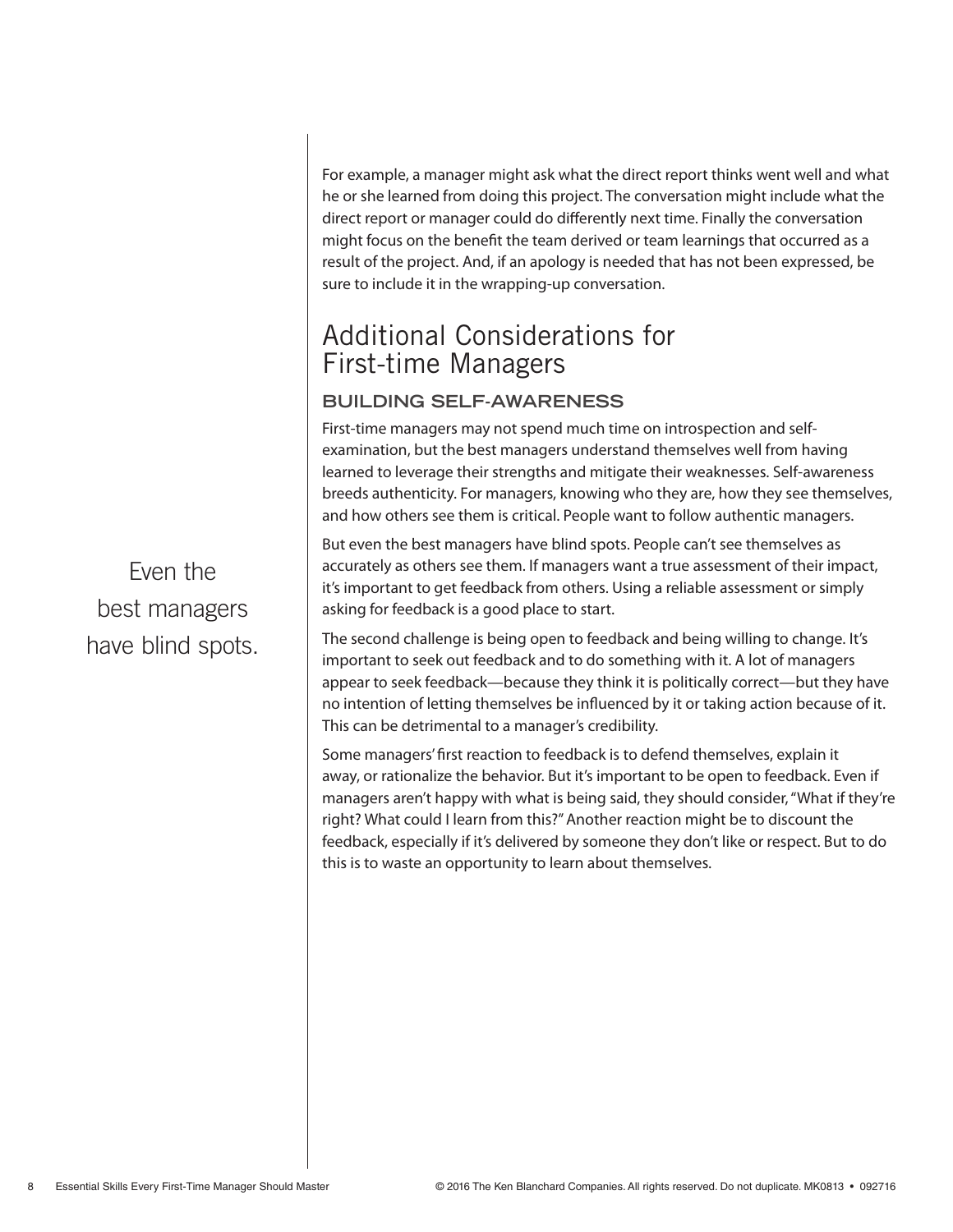#### **BUILDING TRUST**

As a new manager, it's critical to establish an environment of trust. Building trust is an investment of time, and it offers many rewards and builds strong relationships. There are two ways that managers break trust with their people. The first is dramatic—a manager betrays a confidence, engages in self-serving behavior, or has a serious moral or ethical lapse. This type of breach usually ends up being very public—and once it occurs, the only remedy is damage control.

The second way that managers break trust with people is more common, happens slowly, and usually is obvious to others but unknown to the manager. This pattern of behavior—often well-intentioned—results in the undermining of the manager's credibility with his or her people. This type of trust-busting behavior is fixable, but only if a manager can identify the situation early and take steps to correct it.

#### **THE FOUR ELEMENTS OF TRUST**

There are four key elements that managers need to be aware of when they are looking at building or restoring trust with the people they lead. The four elements are Able, Believable, Connected, and Dependable.

- *1. Able* is about demonstrating competence. Do the managers know how to get the job done? Are they able to produce results? Do they have the skills to make things happen—including knowing the organization and equipping people with the resources and information they need to get their jobs done?
- *2. Believable* means acting with integrity. Managers have to be honest in their dealings with people. In practical terms, this means creating and following fair processes. Direct reports need to feel that they are being treated equitably. It doesn't necessarily mean that everyone has to be treated the same way in all circumstances, but it does mean that people are treated appropriately and justly based on their unique circumstances. Believability is also about acting in a consistent, values-driven manner that reassures employees that they can rely on their managers.
- *3. Connected* is about demonstrating care and concern for other people. It means focusing on direct reports and identifying their needs. It is supported by good communication skills. Managers need to openly share information about the organization and about themselves. This allows the manager to be seen as a real person whom a direct report can identify with. When people share a little bit of information about themselves, it creates a sense of connection.
- **4. Dependable** is about reliably following through on what the managers say they are going to do. It means being accountable for their actions and being responsive to the needs of others. If managers promise something, they must follow through. It also requires being organized and predictable so direct reports can see that the managers have things in order and are able to follow through on their promises.

Managers need to openly share information about the organization and about themselves.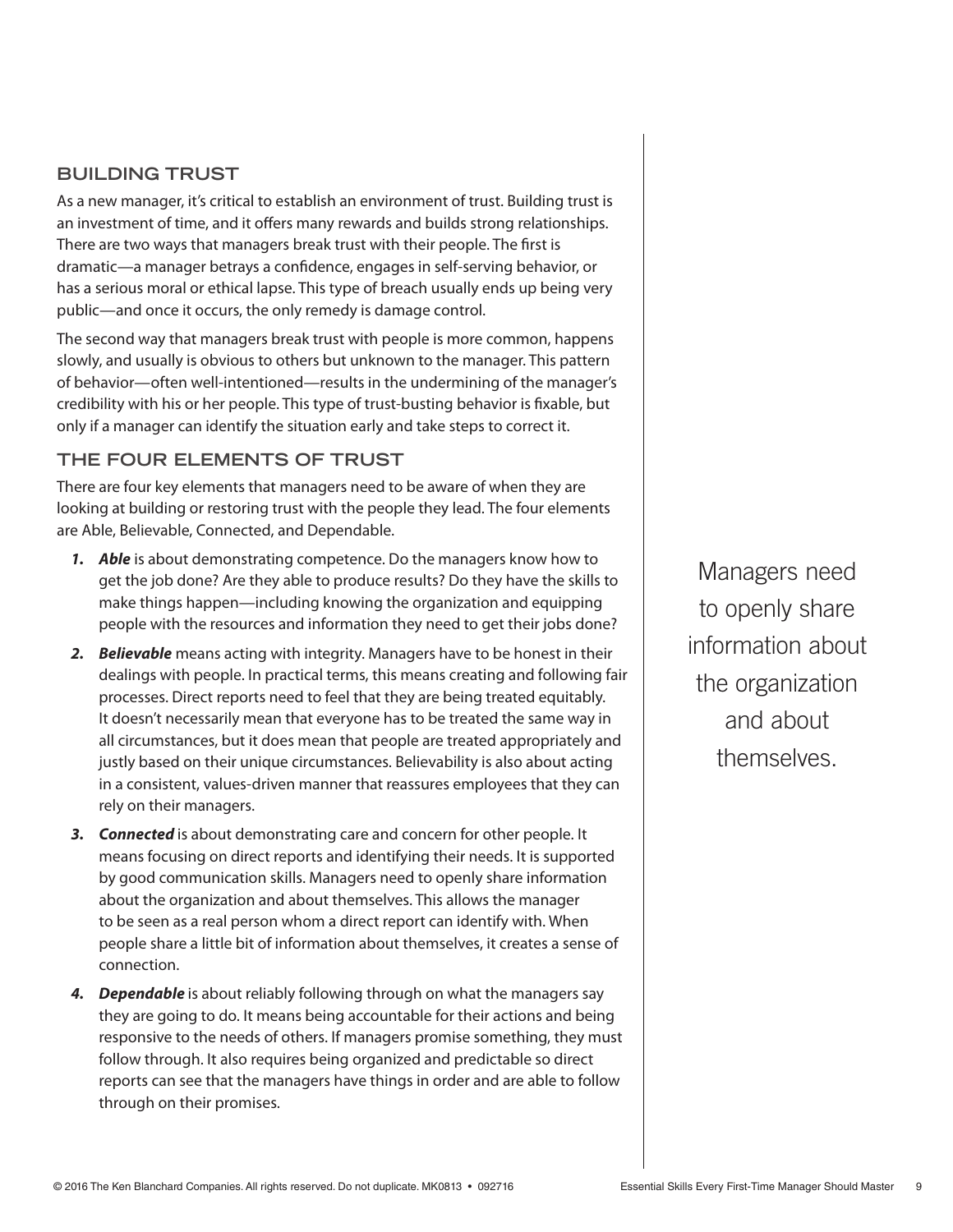When managers commit a serious breach of trust with their people, all too often they prefer to act as if it didn't happen, try to justify the mistake, or use hierarchy and status to make the problem go away. This is exactly the wrong approach.

A healthier and more productive approach to restore trust involves five key actions.

- **1. Acknowledge and Assure**—Managers begin the rebuilding process by addressing and acknowledging that a problem exists. While acknowledging the problem, they assure the other party that their intention is to restore trust between the two of them; they also express their willingness to take the time and effort to get the relationship back on track.
- **2. Admit**—The next step is admitting their part in causing the breach of trust. Managers must own up to their actions and take responsibility for whatever harm was caused, even if they don't feel they're entirely at fault. They admit to their part in a situation.
- **3. Apologize**—The third step for managers to repair damaged trust is apologizing for their role in the situation. This takes humility. They need to avoid making excuses, shifting blame, or using qualifying statements—these will only undermine the apology.
- **4. Assess**—Managers then invite feedback from the other party about how he or she sees the situation. They use the ABCD Trust Model to identify the behaviors that have damaged the relationship. Next, they discuss the issues and identify clearly what needs to change.
- **5. Agree**—The final step in rebuilding damaged trust is working together to create an action plan. After they have identified each other's perceptions and the specific ways that trust has been broken, they can identify and agree to the behaviors that will build trust going forward.

When people believe they are working for trustworthy managers, they are willing to invest their time and talents in making a difference in an organization. People who feel more connected will invest more of themselves in their work. High trust levels lead to a greater sense of self-responsibility, greater interpersonal insight, and more collective action toward achieving common goals. Trustworthy managers are rewarded by employees who stretch, push their limits, and volunteer to go above and beyond. When managers create a high trust environment that is consistent over time, collaboration increases and organizations leap forward.

Becoming a first-time manager doesn't need to be daunting or overwhelming. Having the skill, intent, and capacity to engage in effective conversations is a key competency for success as a new manager. These strategies can get new managers off to a fast start by easing and supporting their transition and improving their performance, not only for them but for the entire team as well.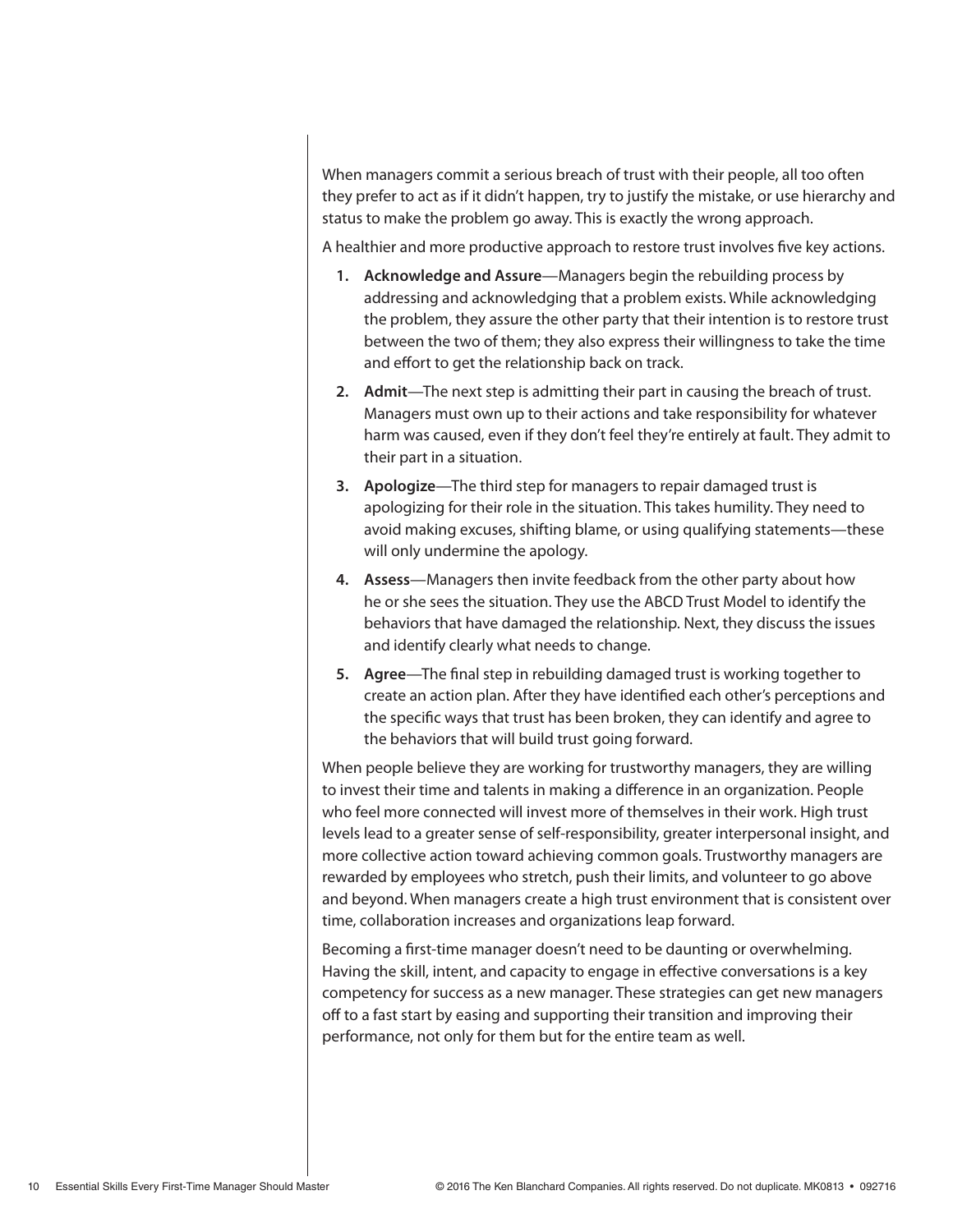#### **ENDNOTES**

- The content in this paper regarding the Four Essential Skills was adapted from The Ken Blanchard Companies' new training program, First-time Manager,Essential Skills from The New One Minute Manager, developed by Scott Blanchard, Ken Blanchard, and Linda Miller.
- The content in this paper regarding the Four Conversations was adapted from the book The New One Minute Manager by Ken Blanchard and Spencer Johnson.
- The content in this paper regarding building trust was adapted from TrustWorks!®, Cindy Olmstead's original research and program development on the topic of trust.

**To speak with a representative about the First-time Manager program, Call 760.233.6725**